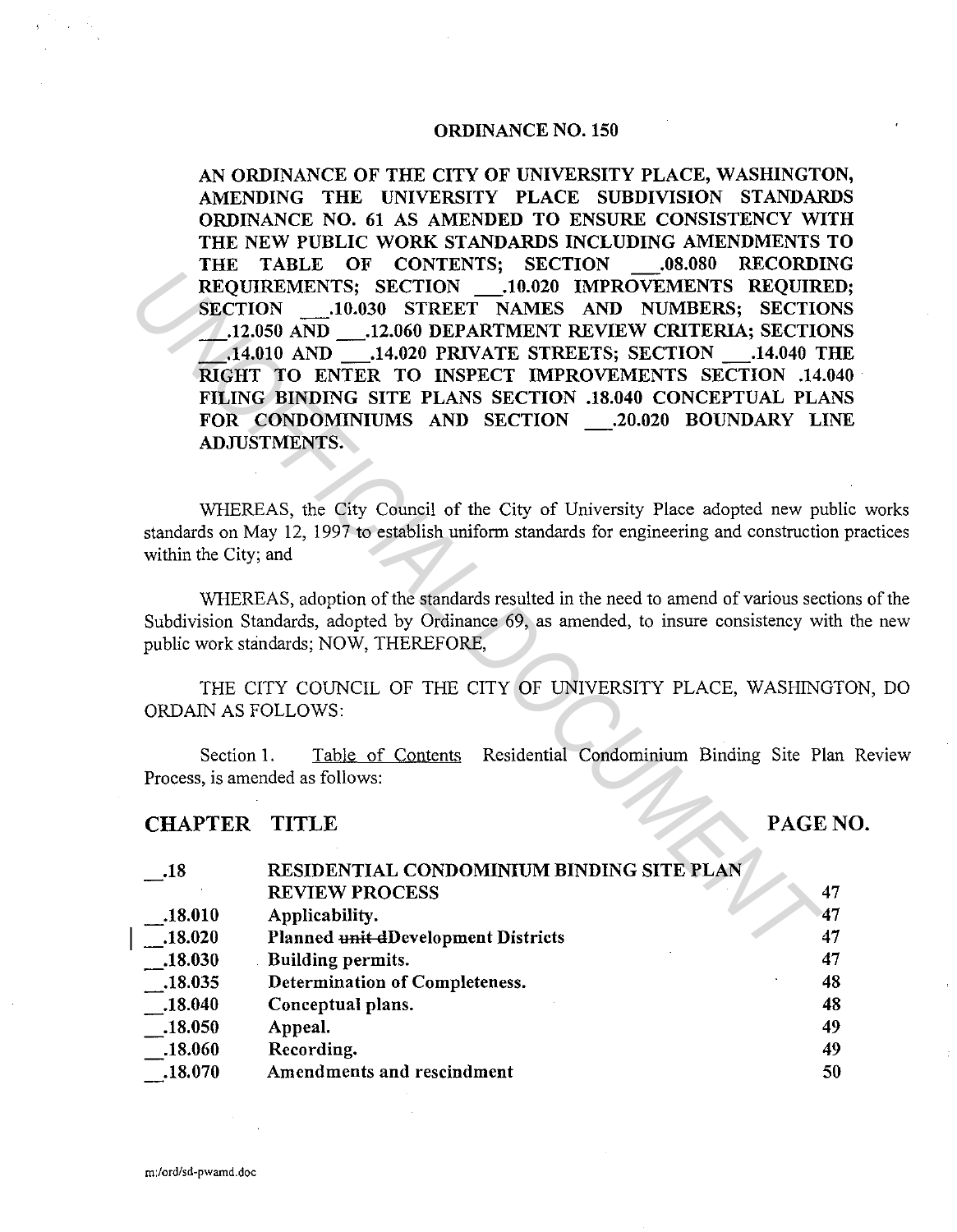Section 2. Recording Requirements. Section .08.080 Subparagraph E, Requirements for Each Plat Filed For Recording, of the Subdivision Standards, is amended as follows:

**E.** Contain a statement of approval from the City Engineer as to the construction of all streets and associated storm drainage systems for public streets. Streets not dedicated to the public shall be clearly denoted on the face of the plat and the plat shall contain a adequate provisions for the maintenance of the private streets by the individual lot owners.

Section 3. Improvements Required. Section .10.020, Improvements Required, of the Subdivision Standards, is amended to revise Subparagraphs A and C, and to add new Subparagraph F, Street Frontage Improvements, as follows:

# **\_.10.020 Improvements Required.**

A. Plan and profiles required. Prior to the construction of an improvement, the developer shall submit to the City Engineer, two  $(2)$  Five  $(5)$  -copies of the plan, profiles and specifications for said streets, drainage, utilities and other proposed improvements to be constructed in the proposed subdivision. Plans and profiles shall be drawn upon standard 22" x 36.34" Federal Aid Plan profile sheets or such other sheets as may be acceptable to the City Engineer. Prior to construction, the construction plans for any dedicated improvement must be approved by the City Engineer and construction plans for other improvements may be required to be approved.

C. Storm Drainage Containment. The City shall, as a condition of approval of any division of land, whether formal subdivision or short subdivision or large lot division, require the developer to construct storm drainage facilities in conformance with the City's Surface Water Design Manual. Public Work Standards.

F. Street Frontage Improvements. All plats shall install street frontage improvements at the time of construction as required by the City's Public Work Standards. Such improvements may include curb and gutter: sidewalk: bus stops. street storm drainage: street lighting system: traffic signal modification. relocation or installation: utility relocation: landscaping and irrigation. and street widening all per these Standards. Plans shall be prepared and signed by a licensed civil engineer registered in the State of Washington. All frontage improvements shall be made across full frontage of property from centerline to right-of-way line. Inantenance of the private strets-s-y-the-nutritude rot-to-thes.<br> **Section 3.** Improvements Required, Section \_\_10.020, Improvements Required<br>
Subdivision Standards, is amended to revise Subparagraphs A and C, and to add n

Section 4. Street Names and Numbers. Section .10.030, Names and Numbers of Subdivisions, Streets, Blocks and Lots, of the Subdivision Standards, is amended as follows:

B. Subdivision Names and Numbers. Subdivision names shall be chosen by the applicant subject to approval by the Planning Department. The Planning Department shall approve the proposed name if it is reasonably distinguishable from previously established subdivision names and consistent with established area place names. The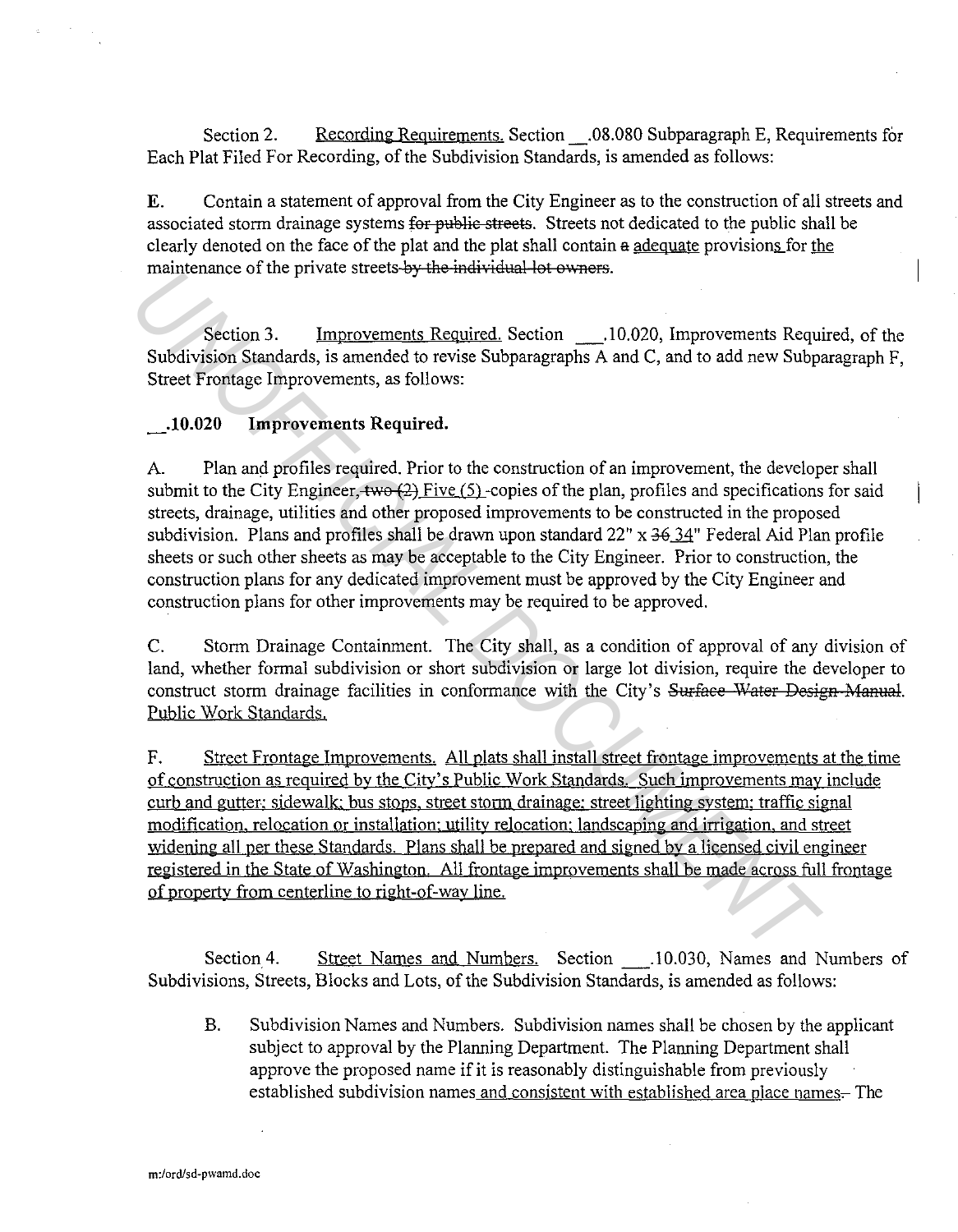legal identification of short plats and large Jots, if any, shall be designated by number and assigned by the Auditor at the time of recording.

Section 5. Developmental Review. Section .12.050, Departmental Review, of the Subdivision Standards, Subparagraph A is amended, as follows:

# **\_.12.050 Departmental Review.**

The City's Public Works Department Engineer's Offiee shall review a short plat for adequacy of access, storm water drainage facilities, public sewer system, survey accuracy, feasibility for building sites and for compliance with the Public Work Standards.

Section 6. Review Criteria Section .12.060, The Review Criteria Section of the Subdivision Standards, is amended to revise Subparagraphs A, Access (!) General, (2) Street Reserved Areas and (3) Private Streets, and Subparagraph B Drainage as follows:

**\_.12.060 Review Criteria.** 

- A. Access.
- I. General. The proposed short plat shall be reviewed for compliance with the Public Work Standards including adequate ingress and egress to all proposed lots. Extension of streets or access rights from property line to property line of the short subdivision land may be required so that the street may be extended in the future. If there is other reasonable access available, the City Engineer may limit the location of direct access to City arterials or other City streets. When an adjoining landowner will be obligated to construct or maintain a future street, a note to this effect shall be stated on the face of the short plat. **12.050** Departmental Review.<br> **A** The City's Public Works Department Engineer's Office shall review a short adequacy of access, storm water drainage facilities, public sewer system, sure<br>
acceivacy, feacibility for buildi

2. Street Reserved Areas. Where a City arterial may, or is being planned for a short subdivision land area, the City Engineer may require that a sixty foot (60') wide the appropriate right-of-way area be reserved as a street reserved area for a future street, if all legal requirements or such addication are met.

3. Private Streets. ·Unless the City has existing plans, maps, sketches or studies for a City arterial on the properties in issue, the City Engineer shall approve private streets if all persons and their successors, who own the land adjoining the street within the short plat, have equal legal rights to use said private street area. Said developer and/or adjoining landowners and their successors shall bear the expenses of constructing and maintaining said street and a note to this effect shall be made on the face of the short plat. Where the short plat or land beyond the short plat have the is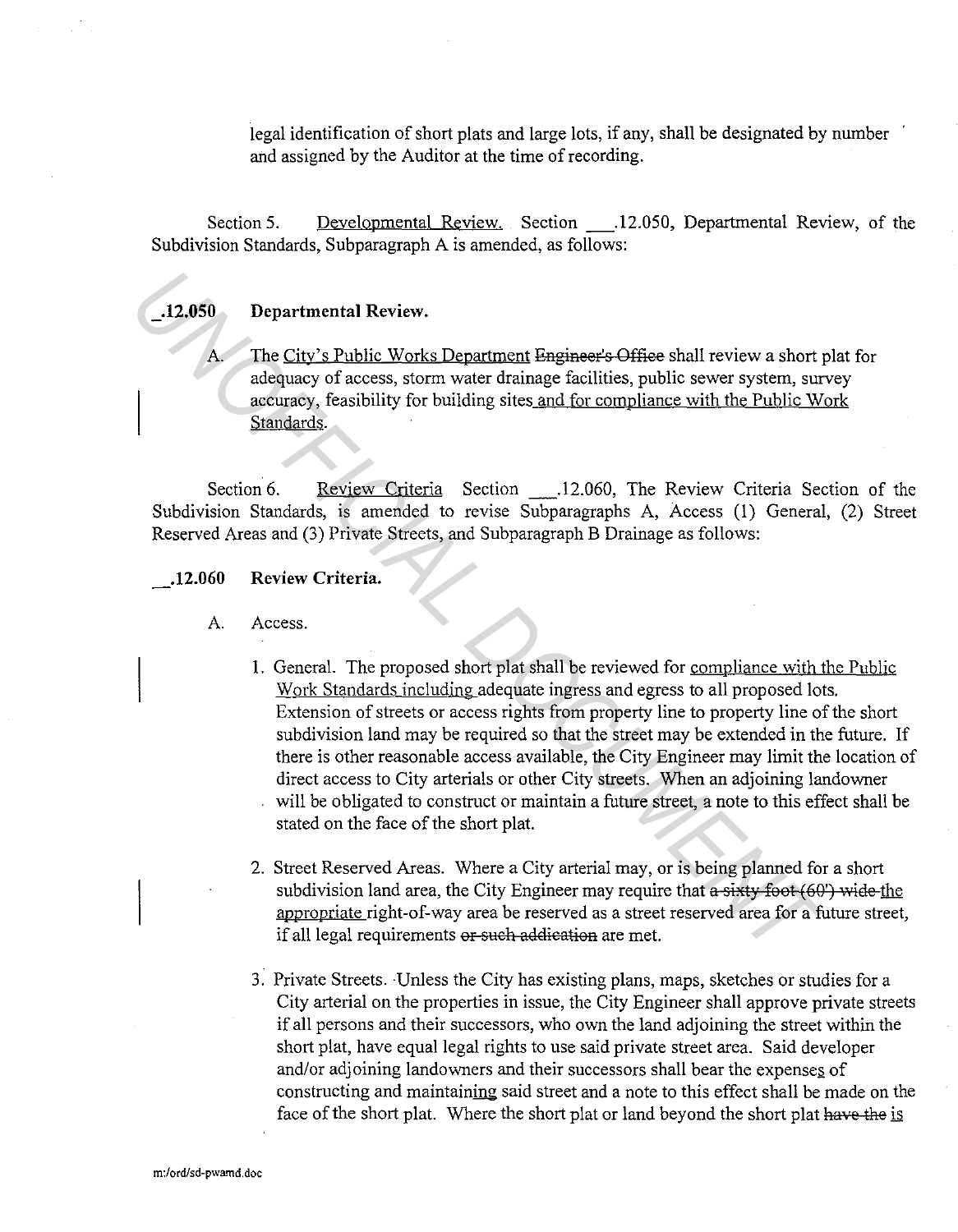potential of being divided into twenty  $(20)$  or more than four  $(4)$  lots, then said private streets shall not be allowed.

B. Drainage. The proposed short plat shall be reviewed for compliance with the Public Works Standards including but not limited to adequate drainage facilities. Requirements for any necessary facilities may be required to be on the face of the short plat mylar.

Section 7. Private Street Plats Section \_.14.010, The Conditions Permitting Private Streets Section of the Subdivision Standards, is amended as follows:

## \_.14.010 Conditions Permitting Private Streets.

Private streets shall not normally be permitted only be permitted in short plats serving four (4) or less lots and shall be constructed as required by the City's Public Work Standards. However, if the department determines that the most logical development of land requires that the lots be served by private streets or easements, and that the land cannot be adequately served by streets dedicated to the public, private streets or easements may be approved upon compliance with the provisions of this chapter. From 7. **Private Street Plats** Section 1.14.010, The Conditions Permitti<br>Streets Section of the Subdivision Standards, is amended as follows:<br>
14.010 **Conditions Permitting Private Streets.**<br>
Private streets shall not room

Section 8. Private Street Plats Section .14.020, The Conformance with Code -Exemption Section of the Subdivision Standards, is amended as follows:

#### .14.020 Conformance with Ceode - Exception.

Short Polats with private streets shall conform in all ways to this title and follow the procedures outlined herein unless greater or lesser requirements are explicitly specified in this chapter or by the Department.

Section 9. Private Street Plats Section .14.040, The Improvements - Right of City to enter and install - Bond, Section of the Subdivision Standards, is amended as follows:

## $14.040$  Improvements - Right of Ceity to Eenter and Install - Bond.

All pavements, sanitary sewers, water mains, culverts, grading, planting, fencing and any other improvements which are made a part of the approval of the short plat shall be completed at the expense of the plattor applicant prior to the recording of the short plat; provided, that in the event the rlattor applicant-shall be unable to install the improvements prior to the time of the recording of the short plat, the short plat may be recorded without such improvements being installed provided the following conditions are complied with: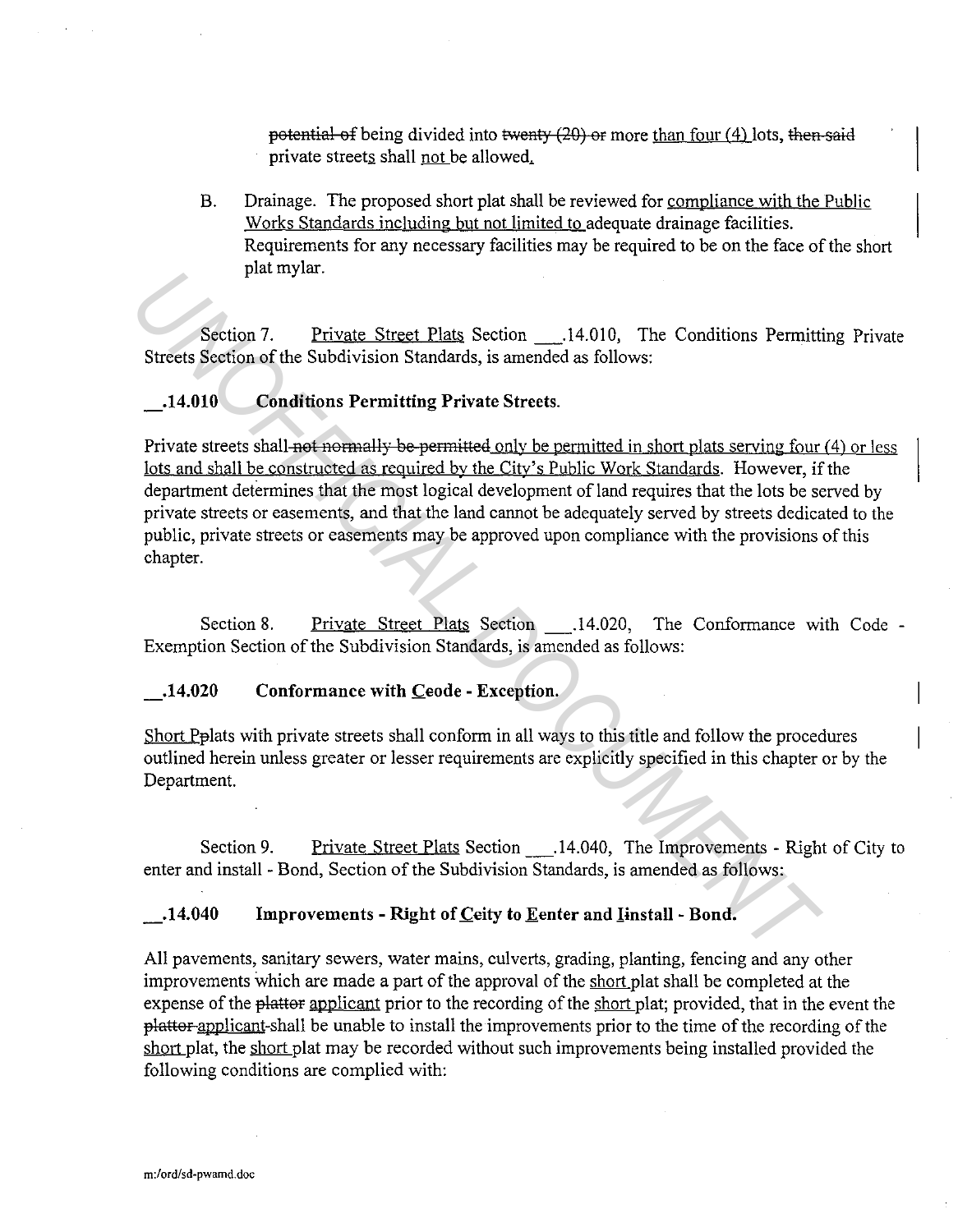Section 10 Binding Site Plans Section .14.040, The Filing Section of the Subdivision Standards, Subsections B, B(8) and D are amended as follows:

#### **Filing.**

A proposed binding site plan shall be considered under the zoning and other land use control ordinances in effect on the land at the time a fully completed application is filed with the department. The Department shall prescribe the form and content for complete applications made pursuant to this Code. In general a complete application for binding site plan application shall consist of;

B. An approved commercial site development permit; or, a proposed site plan prepared by a professional land surveyor, license in the State of Washington, in a form prescribed by the Director. At a minimum, the proposed site plan shall include:

> 8. a drainage plan which will accommodate the maximum proposed square footage of impervious surface and the maximum proposed square footage of impervious surface exposed to vehicular use, subject to the requirements of the City's Surface Water Design Manual Public Work Standards;

D. a downstream drainage analysis or any other requirement specified in the City's Surface Water Design Manual or Surface Water Policy Ordinance; Site Development Regulations Public Work Standards;

Section 11. Residential Condominium Binding Site Plan Review Process Section .18.040. Conceptual Plans,  $\_18.040$  (C)(1) is amended as follows:

#### **\_.18.040 Conceptual plans.**

c. The Director shall consider,-and base his a decision to approve with or without conditions, deny or return the application on the following:

1. Conformance of the proposed site plan with any approved building permit or Pplanned unit Development District and any conditions on a portion of the site, and with any applicable codes and ordinances, of the State of Washington and the City. The Director shall identify, to the extent feasible, conditions likely to be imposed on building permits related to dedication of right-of-way or open space, and tracts, easements or limitations which may be proposed or required for utilities, access, drainage controls, sanitation, water supply, protection of sensitive areas or other unique conditions or features which may warrant protection of the public health, safety, and welfare. Such preliminary conditions shall not be binding at the time of building permit approval. ordinates in etter of the land at the time at fully complete application is fitted with the complete application and content for complete applications made pure<br> **Code.** In general a complete application for binding site p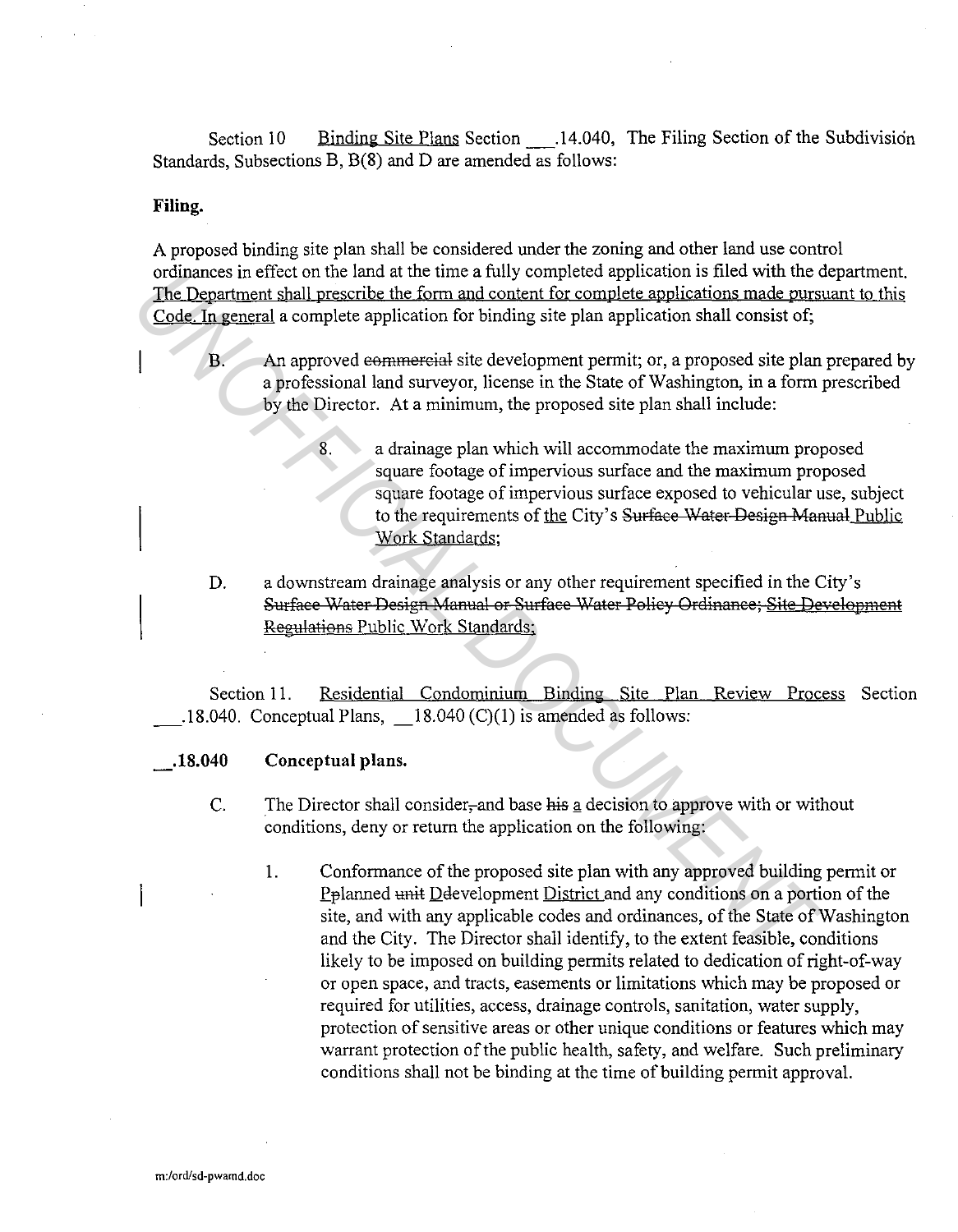Section 12. Boundary Line Adjustments, Section .20 of the Subdivision Standards, Subsections .20.020 Scope is amended to ensure consistency with the Revised Code of Washington RCW 58.17.140 and 58.17.215 as follows:

#### **\_.20.020 Scope.**

The boundary lines separating two lots of record may only be adjusted under the provisions of this Chapter. Extinguishing such lot lines is not a boundary line adjustment subject to the requirements of this Chapter. Actions which change or impair conditions or requirements imposed by previous platting decisions must be accomplished pursuant to the Subdivision Regulations. Boundary line adjustments shall not: The boundary lines separating who lots of record may only be adjustatumer the provisions<br>
Chapter. Extinguishing such lot lines is not a boundary line adjustment subject to the require<br>
this Chapter. Actions which change o

- A. Create any additional lot, tract, parcel, site, or division;
- B. Result in a lot, tract, parcel, site, or division which contains increased density or insufficient area or dimension to meet the minimum requirements for area and dimension as set forth in the land use and health codes and regulations. This provision shall not be construed to require correction or remedy of pre-existing non-conformities or substandard conditions;
- C. Diminish or impair drainage, water supply, existing sanitary sewage disposal, and access or easement for vehicles, utilities, and fire protection for any lot, tract, parcel, site, or division;
- D. Create or diminish any easement or deprive any parcel of access or utilities;
- E. Increase the nonconforming aspects of an existing nonconforming lot;
- F. Replat, alter <u>(except as provided in RCW 58.17.140)</u>, or vacate a plat or short subdivision; or
- G. Amend the conditions of approval for previously-platted property.

Section 13 Severability. If any section, sentence, clause or phrase of this ordinance shall be held to be invalid or unconstitutional by a court of competent jurisdiction, such invalidity or unconstitutionality shall not effect the validity or constitutionality of any other section, sentence, clause or phrase of this ordinance.

Section 14 Publication and Effective Date. A summary of this Ordinance consisting of its title shall be published in the official newspaper of the City. This Ordinance shall be effective five (5) days after publication.